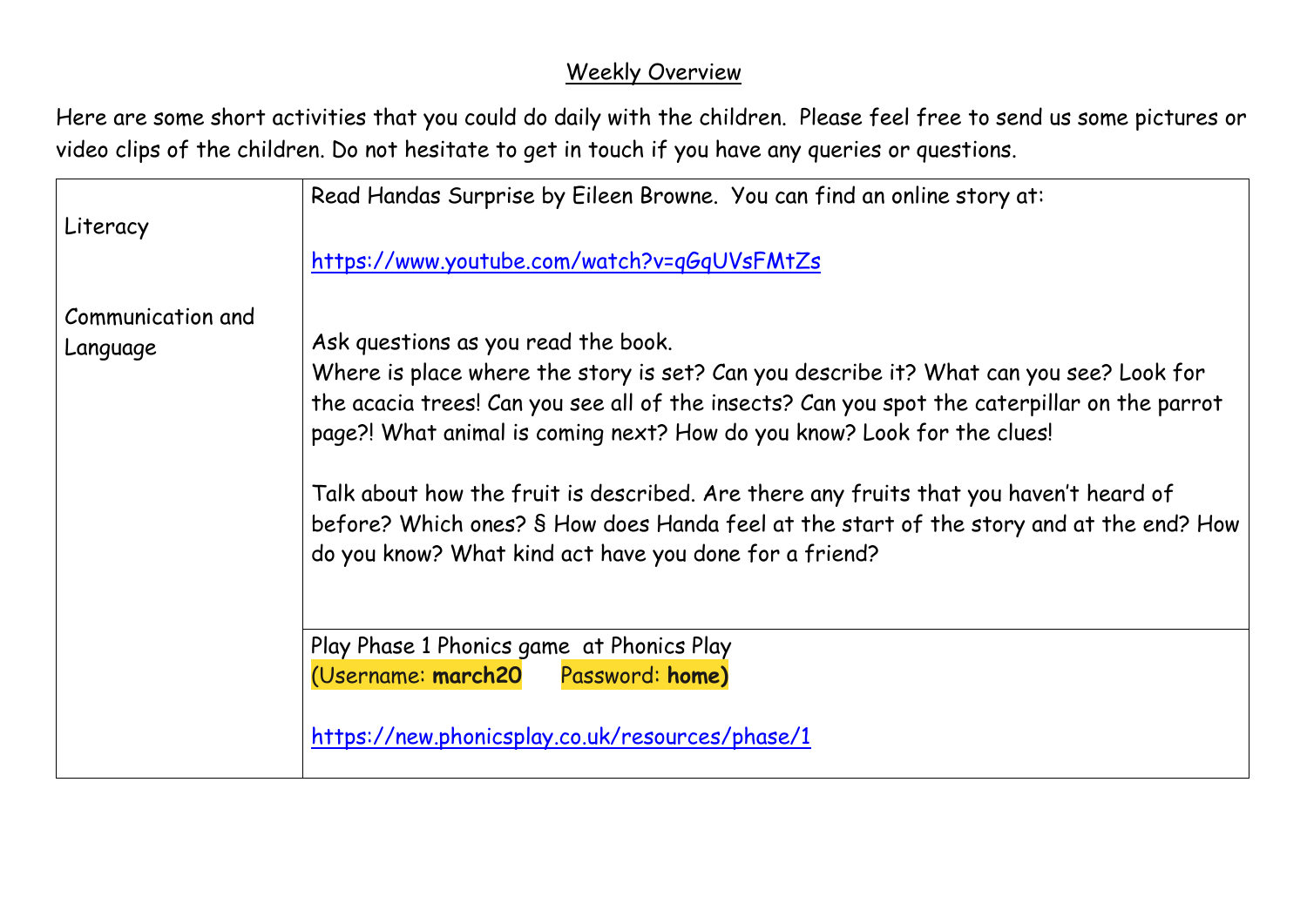| Maths                                            | Compare fruit to see which one is heavier or lighter. Find 2 fruit. Guess which fruit is<br>heavy/light. Have a feel and see if you can tell by feeling.<br>Can you put these fruit on order from lightest to heaviest. Take a pic or draw the fruit.                     |
|--------------------------------------------------|---------------------------------------------------------------------------------------------------------------------------------------------------------------------------------------------------------------------------------------------------------------------------|
|                                                  |                                                                                                                                                                                                                                                                           |
| Physical, Social and<br>Emotional<br>Development | If you were going to collect some gifts for a friend, what would you give them? Why?                                                                                                                                                                                      |
|                                                  | What surprises have people organised for you? Can you think of a nice surprise that you<br>could arrange for somebody else.                                                                                                                                               |
|                                                  | Talk about the different animals in the story and which ones are the children's favourites.<br>Encourage them to talk about their favourite animals and why they like them. Can they<br>draw/paint/create a model of their favourite animal to share with their teachers. |
| Expressive Art and<br>Design                     | Have fun listening to some traditional African music while you be creative with this task!                                                                                                                                                                                |
|                                                  | Explore mixing two colours with paints. The primary colours are red, blue and yellow. What<br>new colours can you make? Can you make brown by mixing all three - red, blue and yellow! If<br>you wish, paint an African sunset I.                                         |
|                                                  | Collect some fruit and vegetables in a basket and draw them. What colours / textures will<br>you need to show?                                                                                                                                                            |
|                                                  | Fruit Printing/painting pictures with a variety of fruits. Cut a variety of fruit in half amd<br>use them to print pictures. Can you see any patterns?                                                                                                                    |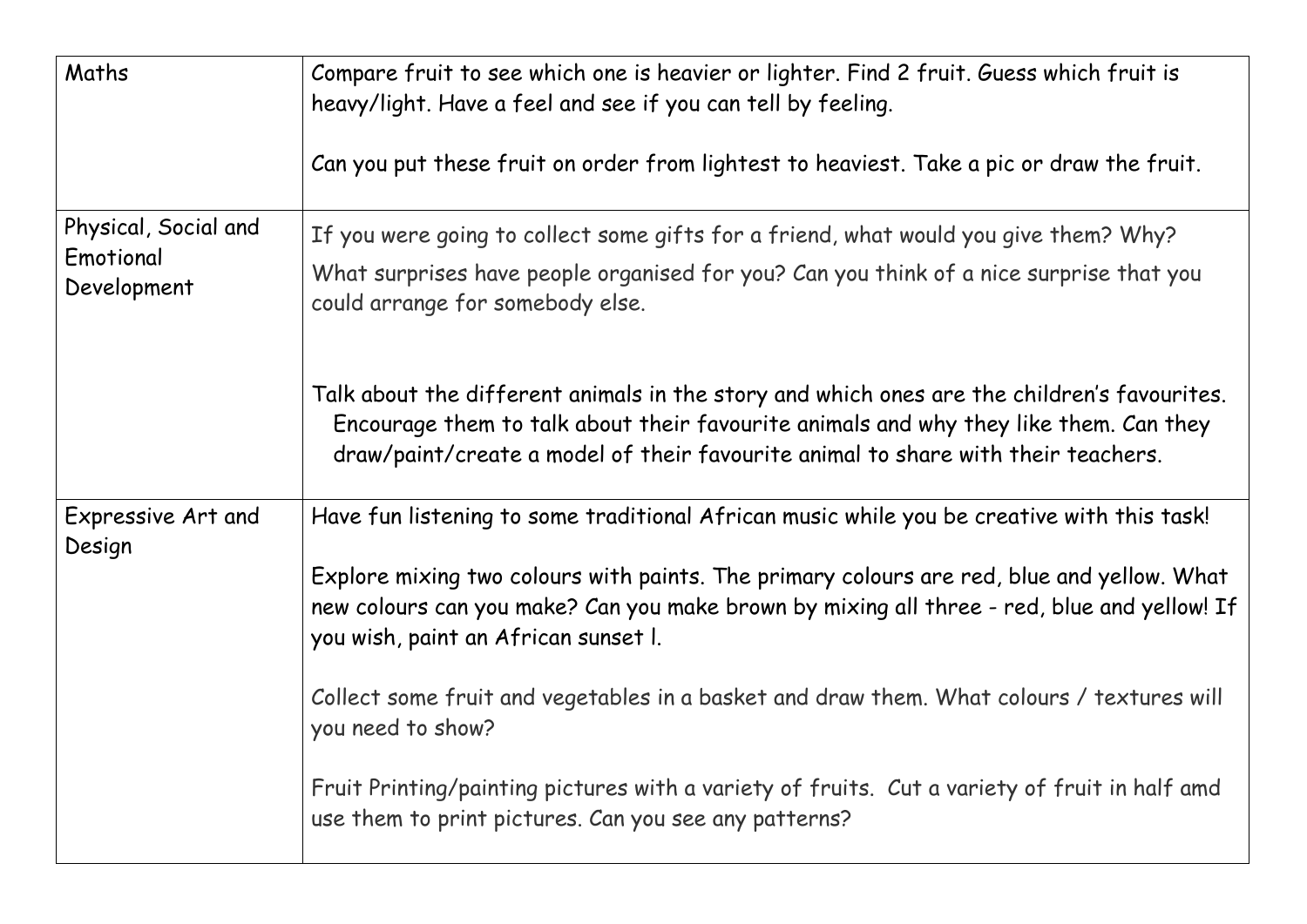| Physical development       | Make a fruit salad! Remember - safety! Only use a blunt dinner knife, under adult<br>supervision.<br>Taste a variety of fruit. Encourage them to taste/feel them. Can they use a word to<br>describe each one? Can they draw the fruit and try write a caption about they feel or<br>taste.                                                                                                              |
|----------------------------|----------------------------------------------------------------------------------------------------------------------------------------------------------------------------------------------------------------------------------------------------------------------------------------------------------------------------------------------------------------------------------------------------------|
|                            | Getting ready for school- Can you help at home by tidying your toys or putting your<br>clothes away? Try and clear away your things once you have use them                                                                                                                                                                                                                                               |
| Understanding the<br>World | Find out about the animals that appear in the story. Where do they live? What do they like<br>to eat?<br>The story is based in south-west Kenya. Can you find this on a map? Can you find out more<br>about the country? How is it similar or different to where we live?<br>Look at real pictures of Africa/animals/ safari etc.<br>https://www.twinkl.co.uk/resource/t-t-253460-eyfs-africa-powerpoint |
|                            | Watch Go Jetters Africa on CBEEBIES<br>https://www.bbc.co.uk/iplayer/episode/m000814s/qo-jetters-series-3-5-the-continent-<br>of-africa                                                                                                                                                                                                                                                                  |